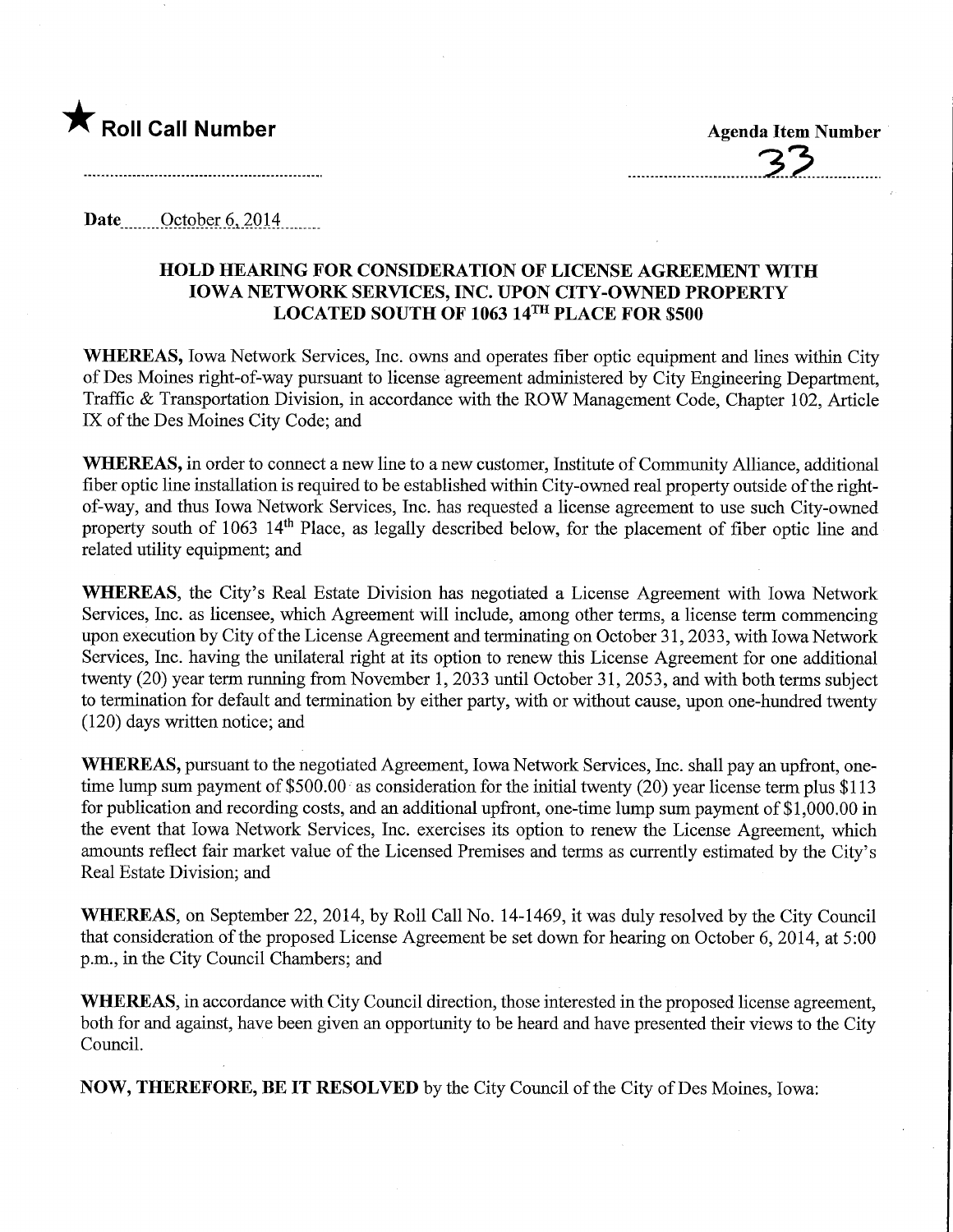

Date ........October 6,2014,

- 1. Upon due consideration of the facts and statements of interested persons, any and all objections to the proposed License Agreement with Iowa Network Services, Inc., as described below, are hereby overruled and the hearing is closed.
- 2. The public would not be inconvenienced by reason of a License Agreement between the City of Des Moines and Iowa Network Services, Inc., as on file in the office of the City Clerk, across City-owned real property located south of 1063 14th Place, legally described as follows, for the placement of fiber optic line and related utility equipment in order to connect a new line to a new customer. Institute of Community Alliance, for an initial twenty-year term (through October 31, 2033) with option to renew for an additional twenty-year term (November 1, 2033 through October 31,2053), and for consideration in the lump-sum license amount of \$500.00 for the initial term, and \$1,000.00 for the renewal term, and said Agreement is hereby approved:

THE NORTH 33.00 FEET OF LOT 115, KEOSAUQUA WAY PLAT NO. 4, AN OFFICIAL PLAT, ALL NOW INCLUDED IN AND FORMING A PART OF THE CITY OF DES MOINES, POLK COUNTY, IOWA, AND CONTAINING APPROXIMATELY 3,380 SQUARE FEET.

- 3. The Mayor is authorized and directed to sign the License Agreement identified above, and the City Clerk is authorized and directed to attest to the Mayor's signature.
- 4. The City Clerk is authorized and directed to forward the original of the License Agreement, together with a certified copy of this resolution and of the affidavit of publication of the notice of this hearing, to the Real Estate Division of the Engineering Department for the purpose of causing the documents to be recorded.
- 5. The Real Estate Division Manager is authorized and directed to forward the original of the License Agreement, together with a certified copy of this resolution and of the affidavit of publication of the notice of this hearing, to the Polk County Recorder's Office for the purpose of causing the documents to be recorded.
- 6. Non-project related proceeds are used to support general operating budget expenses: Org EG064090.